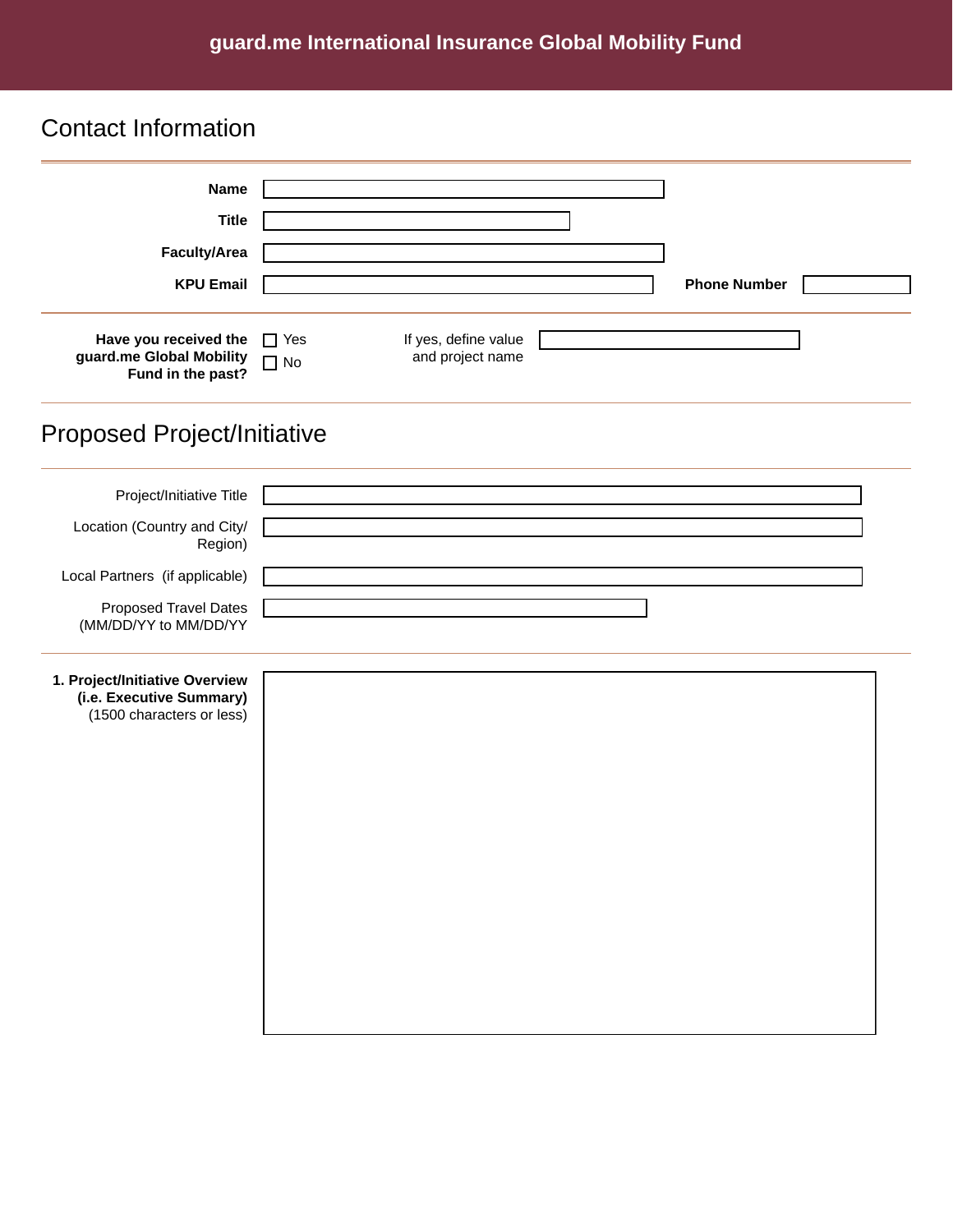# Proposed Budget

| Flights                                                               |        |  |
|-----------------------------------------------------------------------|--------|--|
| Per Diems/Meals<br>(Days*KPU Rate)                                    |        |  |
| Accommodation                                                         |        |  |
| Transportation<br>(i.e. Airport transfers, in-country<br>taxis, etc.) |        |  |
| Immunizations (if applicable)                                         |        |  |
| VISA (if applicable)                                                  |        |  |
| <b>Conference Fees</b><br>(if applicable)                             |        |  |
| Other Expense #1                                                      | Amount |  |
| Other Expense #2                                                      | Amount |  |
| Other Expense #3                                                      | Amount |  |
|                                                                       |        |  |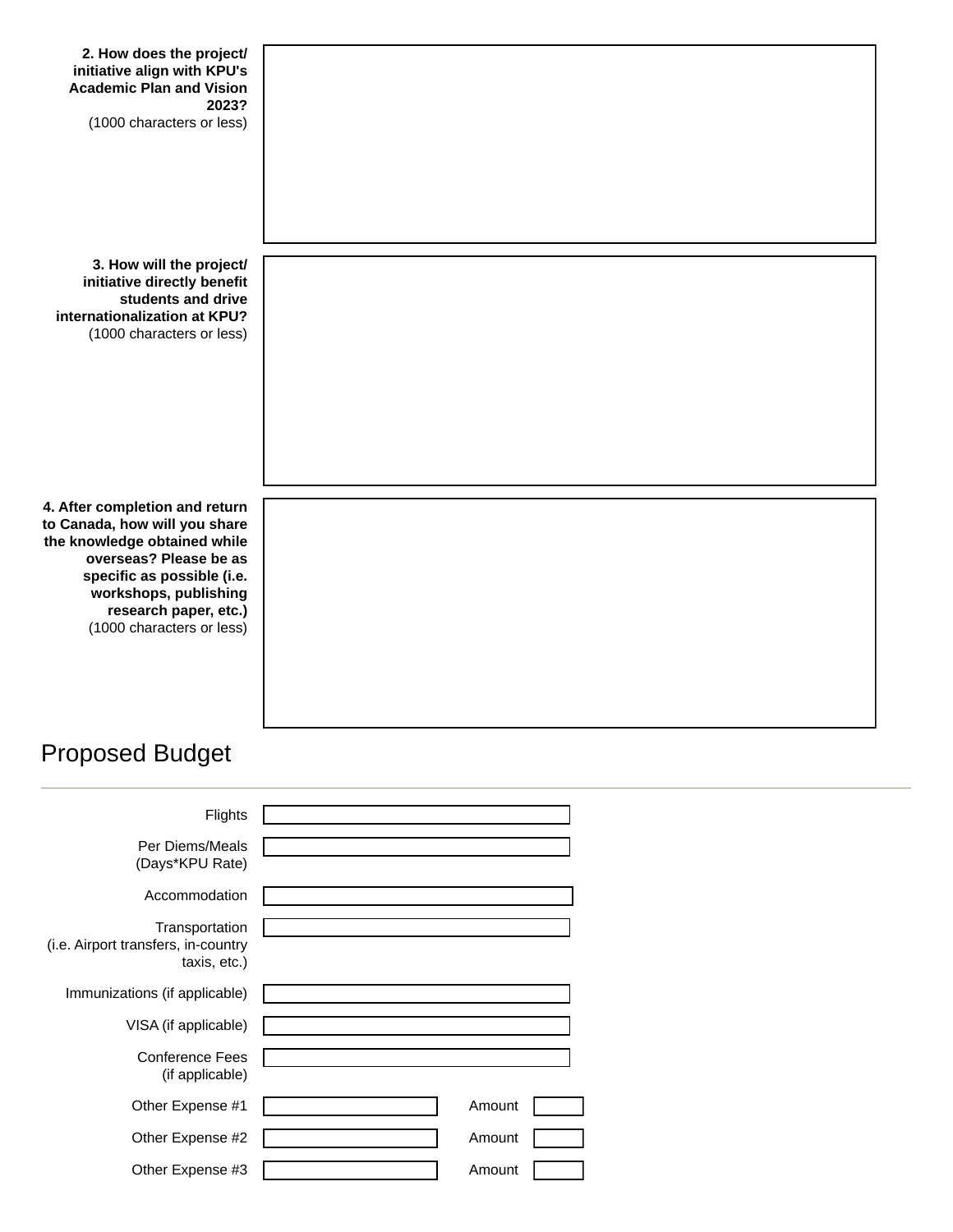| <b>Total Expenses</b> |  |
|-----------------------|--|
|-----------------------|--|

If other fees should apply, please attach an excel sheet outlining additional budgets proposed

| Other Revenue #1<br>(i.e. PD, KFA, etc.)                                                   | Amount |
|--------------------------------------------------------------------------------------------|--------|
| Other Revenue #2<br>(i.e. PD, KFA, etc.)                                                   | Amount |
| <b>Total Other Revenue</b>                                                                 |        |
| Total amount request from the<br>guard.me Global Mobility<br><b>Fund</b><br>(Max. \$4,000) |        |

#### Dean or Direct Supervisor Information

| Name and Position        |  |
|--------------------------|--|
| Comments (if applicable) |  |
|                          |  |

### Donor Recognition & Appreciation

KPU International would like to acknowledge and recognize **guard.me International Insurance** as the donor for the Global Mobility Fund. In accepting the guard.me fund, you confirm and agree to provide a personal note of thanks to the donor. Faculty receiving the fund will be requested to give a statement or testimonial upon their return to be profiled on KPU International's communication channels.

| I confirm, agree, and $\Box$<br>acknowledge the statement<br>above |  |  |
|--------------------------------------------------------------------|--|--|
|                                                                    |  |  |

#### Acknowledgements

I confirm, acknowledge, and agree that I must comply with all statements presented in KPU's EMPLOYEE AGREEMENT AND ACKNOWLEDGEMENT FOR INTERNATIONAL MOBILITY form.

I confirm, acknowledge, and agree that all the funds provided by the Global Mobility Fund will only be used for the proposed initiative presented in this proposal.

| 1 confirm, agree and □<br>acknowledge the statement<br>above |  |
|--------------------------------------------------------------|--|
| Applicant's Signature                                        |  |
| Date                                                         |  |